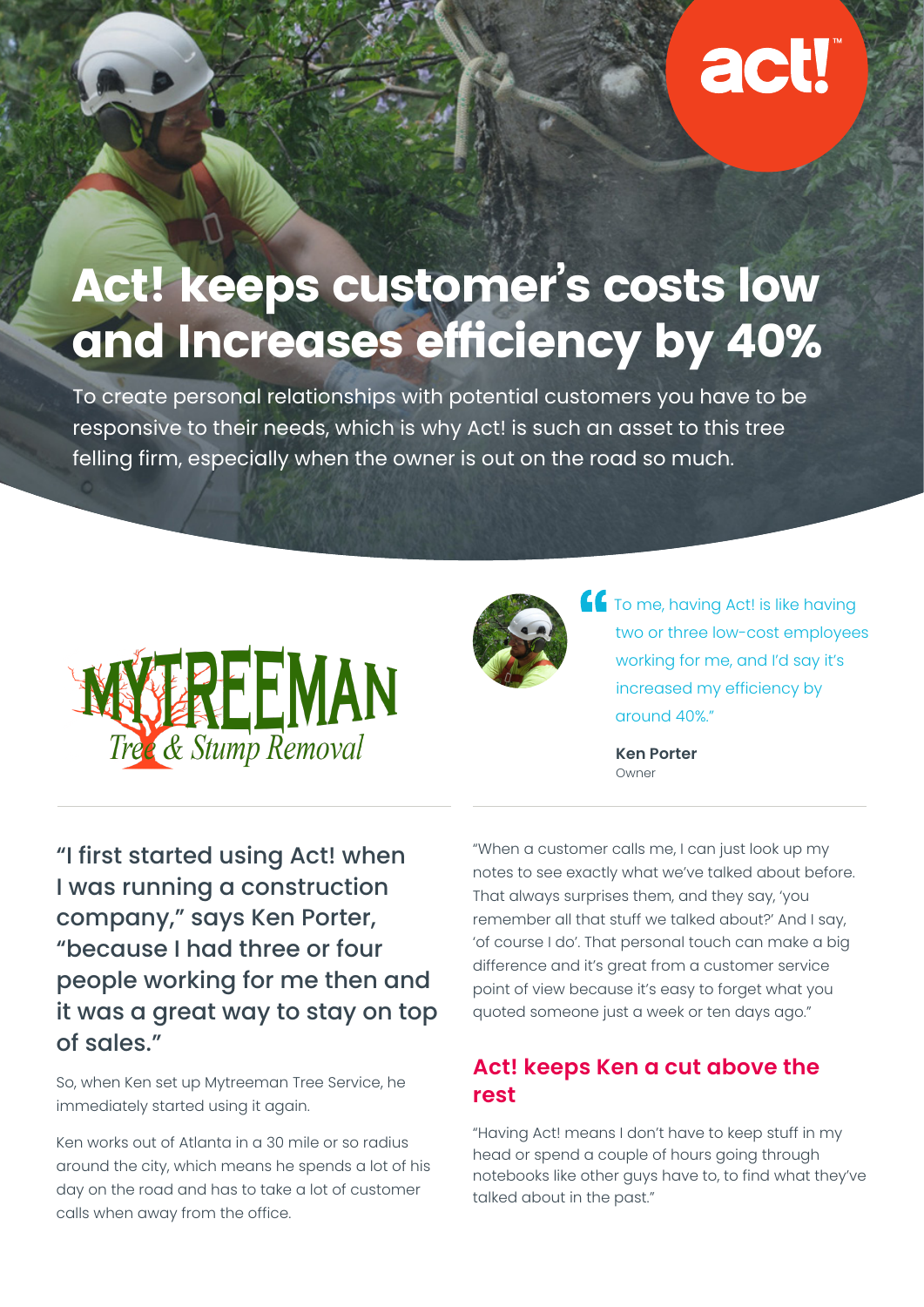Being able to store every detail in Act! himself also means Ken isn't "paying someone to sit there putting all that information into the system, because someone's details go straight into my database automatically. So, to me, Act!'s like having two or three low-cost employees working for me, and I'd say it's increased my efficiency by around 40 per cent."

#### **Act! creates customer awareness**

"When customers call me and I'm travelling, I just send them a link where they can enter their details, which then go automatically into Act!." Ken can then follow up these calls later, creating what Ken calls 'top of the mind' awareness.

"If you're not talking to your customers you start losing them," Ken says. "When people call you and you don't get back to them, they start thinking you don't want their business. So, I particularly like having the recurring reminders that just pop up at the right time. When you get that little alarm, you know it's time to give someone a call back."

As part of his awareness campaigns, Ken uses Act! to drip mail potential customers, following up quotes and inquiries and check if someone's ready to make a decision. "And if they go with someone else then I just get Act! to send them a real nice email that says that's no problem just think of me next time."

**CE** But because I've captured their details in Act!, there's a chance that in three or four days I will be able to help them, and then I can get back to them and make the most of the opportunity."

**Ken Porter** Owner